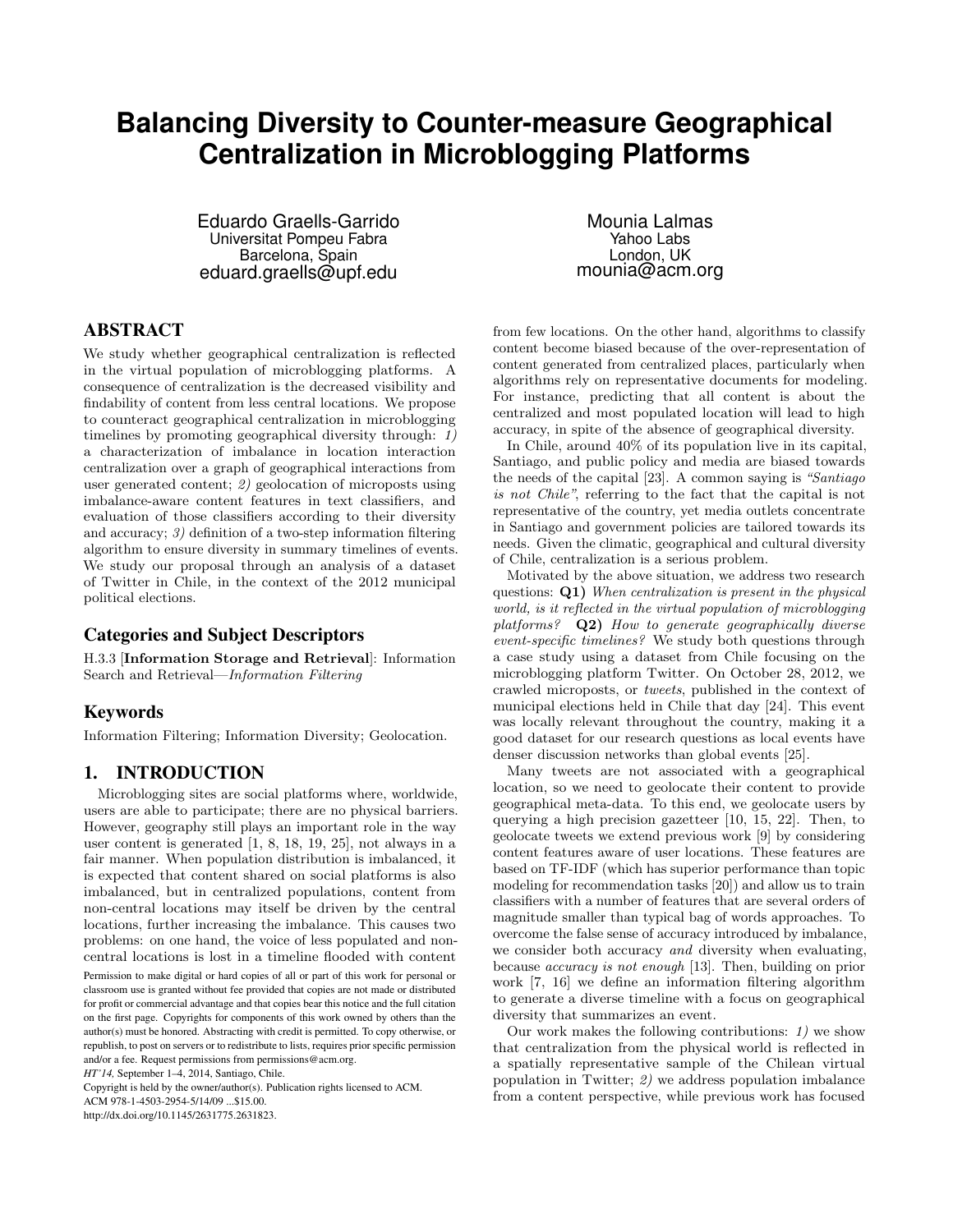on a network perspective  $[22]$ ; 3) to evaluate classifiers considering accuracy and diversity, we define a D-measure based on the F-measure used in Information Retrieval [2]; and 4) we evaluate our information filtering algorithm, and find that timelines generated with our approach ensure geographical diversity, and are more diverse than plain timelines based on popularity.

#### 2. METHODOLOGY

We focus on timelines from microblogging platforms. Even though our definitions are general, we restrict ourselves to Twitter. Twitter is a microblogging platform where users publish status updates called tweets with a maximum length of 140 characters. Users can follow other users, establishing directed connections between pairs of users. When user A follows user B, tweets and re-tweets made by B will show up in A's timeline. A timeline is a list of tweets in reverse chronological order. Users can annotate tweets using hashtags, i.e. keywords that start with the hash character #.

Problem Definition. We define our problem as follows: 1) given an event  $E$  (defined as a set of hashtags and special keywords) relevant to a country  $C$ , with a set of locations  $L$ , collect all tweets related to  $E$  generated in  $C$  in a tweet set  $T_E$ ; 2) given all users U who published tweets in  $T_E$ , predict (if possible) a location from L for all users  $u \in U; \mathcal{Z}$ ) considering the users  $U_L$  who were geolocated, aggregate their interactions to find if geographical centralization is present; 4) aggregate the content from  $U_L$  into location documents, and use these to build a location classifier  $P$  such that given an arbitrary tweet, predicts its location; 5) using the output from P applied to all tweets in  $T_E$ , filter  $T_E$  to produce a summary tweet set  $T_{\theta}$ , with  $|T_{\theta}| \leq |T_E|$ , which is more geographically diverse, i.e.  $geodiversity(T_{\theta}) \ge geodiversity(T_E)$ .

Geolocating Users. To geolocate users we rely on the self-reported location in user profiles. Instead of querying external services using profile locations as input [15], we build an ad-hoc gazetteer from official location names, from lists of known toponyms extracted from Wikipedia [10, 22] and from labeled user profiles. Then, to geolocate a user  $u$ , we query the gazetteer with u's self-reported location.

Location Interactions. In previous work, two locations become connected if someone from location A follows someone from location  $B$  [12]. In our context this is not meaningful, because such connectivity may not convey an interaction between two users that is relevant to the event E. Hence, we consider 1-way interactions between locations through mentions and retweets [19] by building an adjacency matrix:  $M_{i,j} = mentions(L_i, L_j) + retweets(L_i, L_j)$ , where mentions( $L_i, L_j$ ) is the number of tweets from location  $L_i$ (those tweets whose author has been geolocated to that location) that mention one or more accounts from location  $L_j$ , and  $retweets(L_i, L_j)$  is the number of times that tweets from  $L_j$  have been retweeted by users from  $L_i$ .

Measuring Centralization. From the adjacency matrix we build an undirected graph with self-connecting edges removed, and estimate the edge weights with a normalized geometric mean of information flow:

$$
weight(i, j) = \frac{\sqrt{M_{i,j} \times M_{j,i}}}{\max\{\sqrt{M_{i,j} \times M_{j,i}} | \forall l_i, l_j \in L : i \neq j\}}
$$

It is likely that this matrix represents a fully connected graph. Because information does not always follow geodesic paths, and because we want to weight information paths, over this graph we estimate random-walk weighted betweenness centrality [17]. To confirm the presence of centralization, we consider the estimated centrality as the observed centrality in location interactions, which is compared to the expected centrality in location interactions. The expected centrality is the random walk betweenness centrality estimated in the interaction graph, considering edge weights as the normalized geometric mean of location populations. A considerable deviation from the expectations is a strong signal of centralization.

Document Location Representation. Our initial assumption is that each location will have several local words and hashtags that characterize it. These hashtags, among other words like place names, people names and vernacular words, will have more weight in their corresponding documents than global, non local words. Hence, we consider that a tweet talks about a particular location if its content resembles or is similar enough to the aggregated content of that location. To build a *location corpus* of  $|L|$  *location* documents, we consider the set of geolocated users  $U_L$ . Each document is the aggregation of tweets originating from those locations, leaving out replies, mentions and retweets to avoid repeated content between different documents. We represent each location document d as a vector  $\vec{d} = [w_0, w_1, \ldots, w_n],$ where  $w_i$  represents the vocabulary word i weighted according to its locality by using TF-IDF [2]:

$$
w_i = freq(w_i, d) \times log \frac{|L|}{|l \in L : w_i \in l|}
$$

Classifying Tweets using Location Similarity. To predict a location for a given document  $\vec{d}$ , we build a feature vector  $\vec{f}_d$  containing the similarity of  $\vec{d}$  with each location document from the location corpus. In this way, we consolidate all similarities in a single vector:  $\vec{f}_d$  =  $[f_0, f_1, \ldots, f_{|L|}],$  where  $f_i$  is the cosine similarity between the document  $\vec{d}$  and the location document  $\vec{l}_i$ :

$$
cosine\_similarity(\vec{d}, \vec{l_i}) = \frac{\vec{d} \cdot \vec{l_i}}{\parallel \vec{d} \parallel \parallel \vec{l_i} \parallel}
$$

We use the feature vectors and their corresponding author geolocations to train classifiers based on Support Vector Machines (SVM) [6] and Naive Bayes. We define that a prediction is correct if the location predicted for a tweet matches the author location. Although this approach may give false positives (a user tweets about other locations) or false negatives (a user tweets about the event from a generic point of view), this assumption is also made in previous work [5, 10] because the usage of the self-reported location in geolocation allows to assign only one location to every user, which we find acceptable when considering events where users are expected to have a single location.

Evaluating Geographical Diversity. To find how different classifiers behave when considering geographical diversity, we define geographical diversity as the normalized Shannon entropy [11] with respect to locations:

$$
geodiversity = \frac{-\sum_{i=1}^{|L|} p_i \log p_i}{log|L|}
$$

where  $p_i$  is the fraction of predictions for location i, and L is the set of locations  $(|L| > 1)$ . To balance classifier accuracy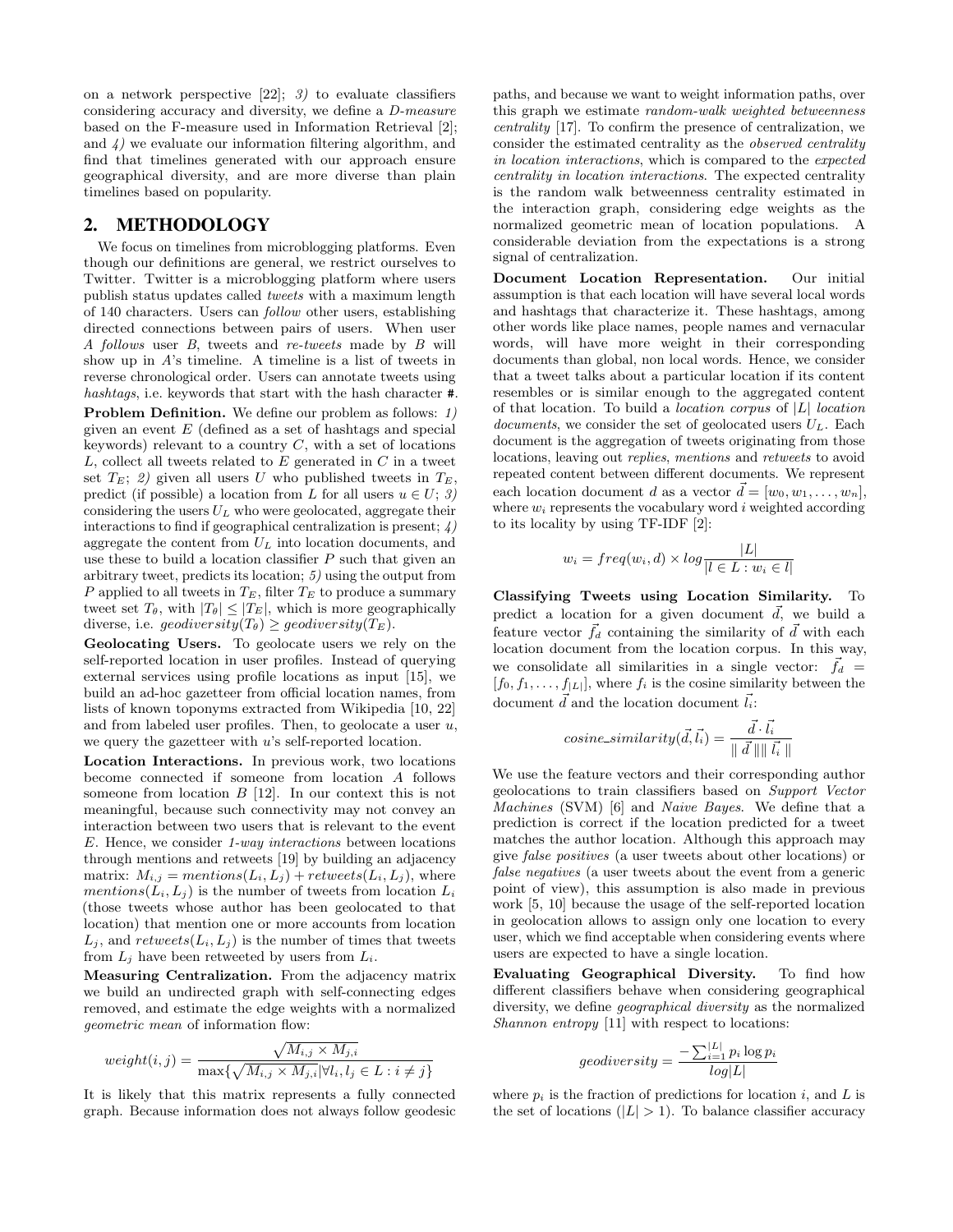and geographical diversity, based on the F-measure [2], we define a D-measure as the harmonic mean between accuracy and geographical diversity:

$$
D_{\beta} = (1 + \beta^2) \cdot \frac{geodiversity \cdot accuracy}{(\beta^2 * geodiversity) + accuracy}
$$

where  $\beta$  establishes the weight given to diversity:  $D_1$  gives equal weight to accuracy and diversity,  $D_{0.5}$  gives more weight to accuracy, and  $D_2$  gives more weight to diversity.

Filtering Information Streams. Given an event of interest  $E$  and a set of related tweets  $T_E$ , we generate a summary tweet set or timeline  $T_{\theta}$ , where  $T_{\theta}$  contains s tweets. To maximize geographical diversity of  $T_{\theta}$ , we consider a greedy algorithm from prior work [7]. This algorithm generates  $T_{\theta}$  from an *information entropy* perspective, where entropy is estimated in terms of several features extracted from tweets. Since the complexity of those dimensions can be greater than those of geography (for instance, consider the number of hashtags in an event and the number of locations), the entropy contribution of these dimensions is higher than the entropy contribution of geography. Thus, diversity can still be optimal even in the absence geographical diversity.

To inject geographical diversity, we extend [7] by adding a sidelining step [16] when considering tweets for inclusion in  $T_{\theta}$ , that is, tweets from a location previously selected in the previous iterations of the algorithms will not be considered for a given number of turns. Additionally, for user interests to be represented, we introduce popularity into the input features, which has been established as a valuable feature for tweet recommendation [3, 4].

For each tweet t, we consider a vector representation  $\vec{v_t}$ with the following features:

- 1. Presence of links: whether the tweet contains an URL.
- 2. Time bucket:  $n^{th}$  time-window of 5 minutes since the start of E.
- 3. Annotated hashtags: topical information for each tweet.
- 4. Geography: defined as the location the tweet content is most likely to be about using our text classifiers.
- 5. Author's number of followers.
- 6. Author's hub dimension  $(\frac{followers}{friends}).$
- 7. Author's global tweet count.
- 8. Popularity: number of times the tweet has been retweeted.

For a given tweet set  $T'$ , with  $k$  different vector representations of its elements  $(k \leq |T'|)$ , we estimate its Shannon entropy [11]:  $H_{T'} = -\sum_{i=1}^{k} p(\vec{v}_{t_i}) \log p(\vec{v}_{t_i}).$  Then, to create a summary tweet set  $\overline{T_{\theta}}$  of size s, where turns is the number of times a location is not considered for addition ("it is sidelined") and  $t_l$  is the predicted location for tweet t, we define the following information filtering algorithm:

- 1. Define a dictionary mapping sidelined where sidelined[l] =  $0, \forall l : l \in L$ .
- 2. Start by selecting a tweet t from the most popular ones from  $T_E$  as initial seed in  $T_{\theta}$ . Set sidelined[t<sub>l</sub>] = turns.
- 3. For all tweets in  $T_E$  which are not in  $T_\theta$ , build a tweet set  $T_c$ , where every tweet t in  $T_c$  satisfies the following: its addition to  $T_{\theta}$  maximizes  $H_{T_{\theta}}$ .
- 4. For all tweets in  $T_c$ , leave out those where sidelined $[t_l] > 0$ , and select randomly a tweet  $t'$  from the remaining most popular tweets.
- 5. Set sidelined[l] = sidelined[l] 1,  $\forall l: l \in L, l \neq t'_{l}$
- 6. Set sidelined $[t'_l] = turns$
- 7. Repeat step 3 unless  $|T_{\theta}| = s$ .

| Data.                                                                          | #                                             | Fraction                            |
|--------------------------------------------------------------------------------|-----------------------------------------------|-------------------------------------|
| User Accounts<br>w/Location Text                                               | 199951<br>131625                              | 65.83%                              |
| All Tweets<br>RTs<br>w/Mentions or Replies<br>w/Hashtags<br>w/Geo. Coordinates | 886813<br>306377<br>252525<br>274592<br>66196 | 34.55%<br>28.48%<br>30.96%<br>7.46% |
| Vocabulary Size                                                                | 65516                                         |                                     |

Table 1: Our information space: main types of data crawled during the #municipales2012 event.  $w/$  means with.

| Level                                         | $#$ Users                                                      | $#$ Tweets                                                          |
|-----------------------------------------------|----------------------------------------------------------------|---------------------------------------------------------------------|
| Country<br>Region<br>Province<br>Municipality | 18902 (9.45%)<br>420 (0.21%)<br>2048 (1.02%)<br>53436 (26.72%) | 112321 (12.67%)<br>3385 (0.38%)<br>15186 (1.71%)<br>355224 (40.06%) |
| Geolocated                                    | 74806 (37.41%)                                                 | 486116 (54.82%)                                                     |

Table 2: Number and geographical level of geolocated accounts using the self-reported location.

## 3. CASE STUDY: CHILE

The administrative locations of Chile are defined according to the following hierarchy: municipality  $\rightarrow$  province  $\rightarrow$  $region \rightarrow country.$  In our work, we consider the 15 Chilean regions, as is the level at which Chilean centralization is characterized [23]. The most populated and centralized region is Región Metropolitana  $(RM)$ .

Dataset. Our dataset is composed of tweets crawled on October 28, 2012, related to the municipal elections held in Chile. The event had a distinctive hashtag, #municipales2012, which among other related hashtags (e.g. #túdecides), keywords (e.g. vote), location and candidate names were used as queries to the Twitter Streaming  $API.$ <sup>1</sup> Table 1 gives an overview of the dataset after removing unrelated tweets and tweets not in Spanish. The fraction of tweets with geographical coordinates is very low (7.46%) and the fraction of tweets with hashtags is less than a third (30.96%).

Virtual Population. To initialize the gazetteer, we loaded a list of 1978 toponyms from previous work [9]. Table 2 contains the number of users and tweets per location level. Only 37.41% of the participating accounts could be geolocated, although those accounts produce 54.82% of the event content, a reasonable amount to build the corpus of location documents. Figure 1 (left top) shows the number of accounts per region, showcasing the imbalance in population distribution. The mean rate of regional twitter accounts per 1000 inhabitants is 2.65, indicating that the proportion of accounts in each region is similar (see Figure 1, top right). To explore the representativity of the sample, we estimate the Pearson product-moment correlation coefficient between virtual and physical population, and between account rate and household Internet Access Rate in Chile [14]. Because of population imbalance, we estimate the correlation of the logarithms of population, obtaining  $0.95$  ( $p < 0.01$ , Figure 1 bottom left). The user and household Internet access rates correlate at  $0.68$  ( $p < 0.01$ , Figure 1 bottom right).

<sup>1</sup> https://dev.twitter.com/docs/streaming-apis, accessed 2-July-2014.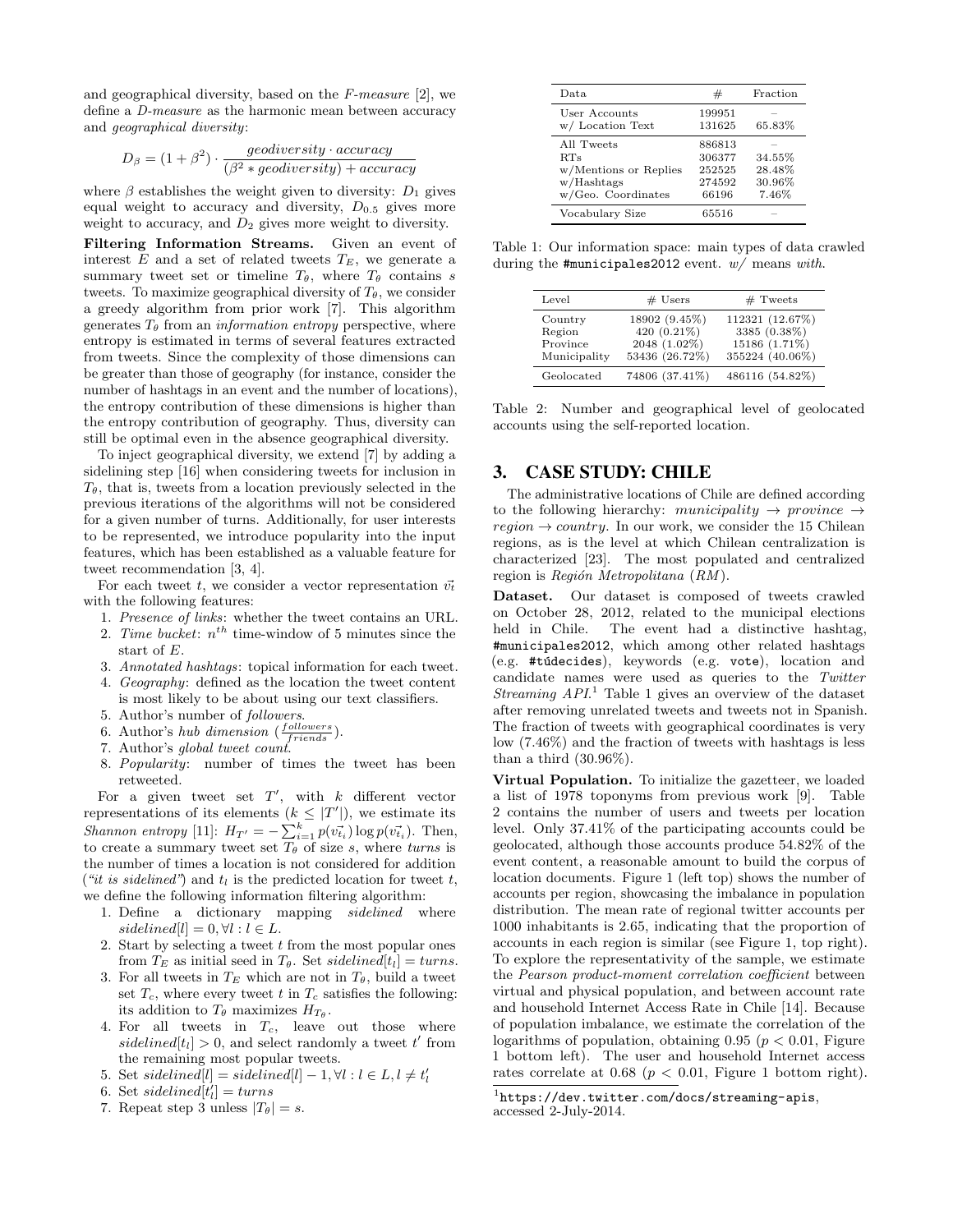| Region       | Tweet<br>Share | Incoming<br>Share | Import<br>% | RM Import<br>% | Export<br>% | RM Export<br>% | Exp./Imp. | Expected<br>Centrality | Observed<br>Centrality |
|--------------|----------------|-------------------|-------------|----------------|-------------|----------------|-----------|------------------------|------------------------|
|              | 2.52           | 1.90              | 16.01       | 9.14           | 36.81       | 29.64          | 3.06      | 0.04                   | 0.01                   |
| $_{\rm II}$  | 2.71           | 1.60              | 26.66       | 13.43          | 56.72       | 46.66          | 3.60      | 0.05                   | 0.02                   |
| Ш            | 0.72           | 0.44              | 45.11       | 24.58          | 66.47       | 54.66          | 2.41      | 0.04                   | 0.01                   |
| IV           | 2.34           | 2.13              | 54.04       | 35.90          | 58.04       | 48.36          | 1.18      | 0.06                   | 0.02                   |
| $\mathbf{V}$ | 10.06          | 5.77              | 46.02       | 30.29          | 69.07       | 60.64          | 2.62      | 0.10                   | 0.09                   |
| VI           | 1.43           | 0.67              | 64.51       | 38.96          | 83.44       | 71.52          | 2.77      | 0.07                   | 0.01                   |
| VII          | 2.78           | 1.39              | 38.62       | 24.04          | 69.25       | 57.97          | 3.58      | 0.07                   | 0.02                   |
| VIII         | 8.23           | 5.25              | 37.63       | 23.80          | 60.22       | 51.51          | 2.51      | 0.10                   | 0.07                   |
| IX           | 3.19           | 1.89              | 33.83       | 18.92          | 60.75       | 49.36          | 3.03      | 0.07                   | 0.03                   |
| X            | 2.39           | 1.28              | 35.95       | 20.31          | 65.60       | 53.37          | 3.40      | 0.07                   | 0.02                   |
| XI           | 0.33           | 0.14              | 61.76       | 30.15          | 83.33       | 68.59          | 3.10      | 0.02                   | 0.00                   |
| XII          | 1.13           | 1.03              | 56.81       | 36.48          | 60.28       | 50.65          | 1.15      | 0.03                   | 0.01                   |
| XIV          | 2.46           | 1.95              | 32.54       | 20.11          | 46.71       | 37.92          | 1.82      | 0.04                   | 0.03                   |
| XV           | 0.85           | 0.59              | 50.80       | 27.45          | 65.67       | 53.48          | 1.85      | 0.03                   | 0.01                   |
| RM           | 58.87          | 73.97             | 29.12       | 70.88          | 10.95       | 89.05          | 0.30      | 0.19                   | 0.76                   |

Table 3: Information trade in terms of proportion of outgoing and incoming tweets for the Chilean regions. Centrality is estimated from the adjacency matrix of interactions.



Figure 1: Top: Distributions of population according to Chilean regions (left) and user rates per 1000 inhabitants (right). Bottom: linear regressions of: logarithms of physical population with Twitter accounts (left), Internet access rate with Twitter account rate (right).

Therefore, we consider our sample spatially representative of the physical population at the regional level.

Location Interactions. As defined in Section 2, we build the adjacency matrix of 1-way interactions and its corresponding graph. We observe in Table 3 that RM produces the majority of tweets (58.87%) and receives most of the incoming interactions (73.97%). The ratio of exported/imported tweets shows an interesting pattern: the only region with a ratio below 1 is  $RM$ , suggesting the presence of centralization. Then, we estimate random walk betweenness centrality [17] considering the edge weights defined in Section 2. Table 3 shows both expected and observed centralities for all locations: RM is, indeed, the most central location (0.76 expected, 0.19 observed), having the only increased and highest difference between observed and expected centralities. Therefore, in the context of our dataset, there is centralization in location interactions.

Content Location Classifiers. After building the location corpus, we apply TF-IDF to find the most discriminating hashtags and keywords for each location. To remove noise, when building location documents we discarded hashtags and keyword appearing in less than 5 different tweets. Most of the found discriminative keywords can be categorized in: a) toponyms, like #laserena (IV) and coyhaique  $(XI)$ ; b) names of candidates from the corresponding region: #soria (I) and arellano (VI); and  $c$ ) local adaptations of event hashtags:  $\text{\#municipalesmag (XII)}$  and  $\text{\#municipalesfm (V)}.$ This result validates our assumptions about local vocabulary.

Using the location documents and the set of tweets from the geolocated users, we build the feature vectors corresponding to each tweet. We evaluated the following classifiers using a 10-fold stratified cross-validation: SVM Linear Kernel (one versus one multiclass strategy), SVM Linear Kernel (one versus all multiclass strategy) [21], SVM RBF Kernel and Naive Bayes. We divided the set of tweets from geolocated users in 10 groups, maintaining the proportions of users' tweets in each group, and then ran 10 iterations to evaluate the classifiers. In each iteration we trained each classifier using 9 tweet groups and tested predictions with the remaining group. In this way, each tweet was used nine times for training and one time for evaluation. We did not consider retweets and replies to avoid duplicate tweets in training and evaluation sets. Then, we estimated the geographical diversity of the set of predictions of each classifier, and calculated the D-measure at  $\beta = \{0.5, 1, 2\}.$ To evaluate results of our approach, we considered the following baselines: a) Trivial Classifier, which predicts the most common location in the dataset  $(RM)$ ; b) Best Cosine Similarity, which predicts the location with the highest cosine similarity between the tweet content and the location documents, as in [9]; and c) SVM and Naive Bayes classifiers trained with bag of words, with vocabulary size 65516. Results are reported in Table 4.

In terms of accuracy, SVM has the best performance in both scenarios (using similarity features and bag of words), which aligns with previous work on imbalanced populations [22]. However, not all classifiers show diversity: some of them have entropy 0, which means that they are behaving in the same way as the trivial classifier. Although geographical diversity is important in our context, accuracy is needed to avoid inconsistent results. Thus, we consider  $D_{0.5}$ , in which the best scores are for *Cosine Similarity* (0.60) and SVM Linear1vsA (0.58). We believe SVM Linear1vsA is a better solution, as Cosine Similarity has worse performance when considering finer location granularity [9] and SVM has proven to be robust at different levels [22]. Note that even without our features SVM Linear1vsA had a considerable amount of diversity (but still lesser than with our approach).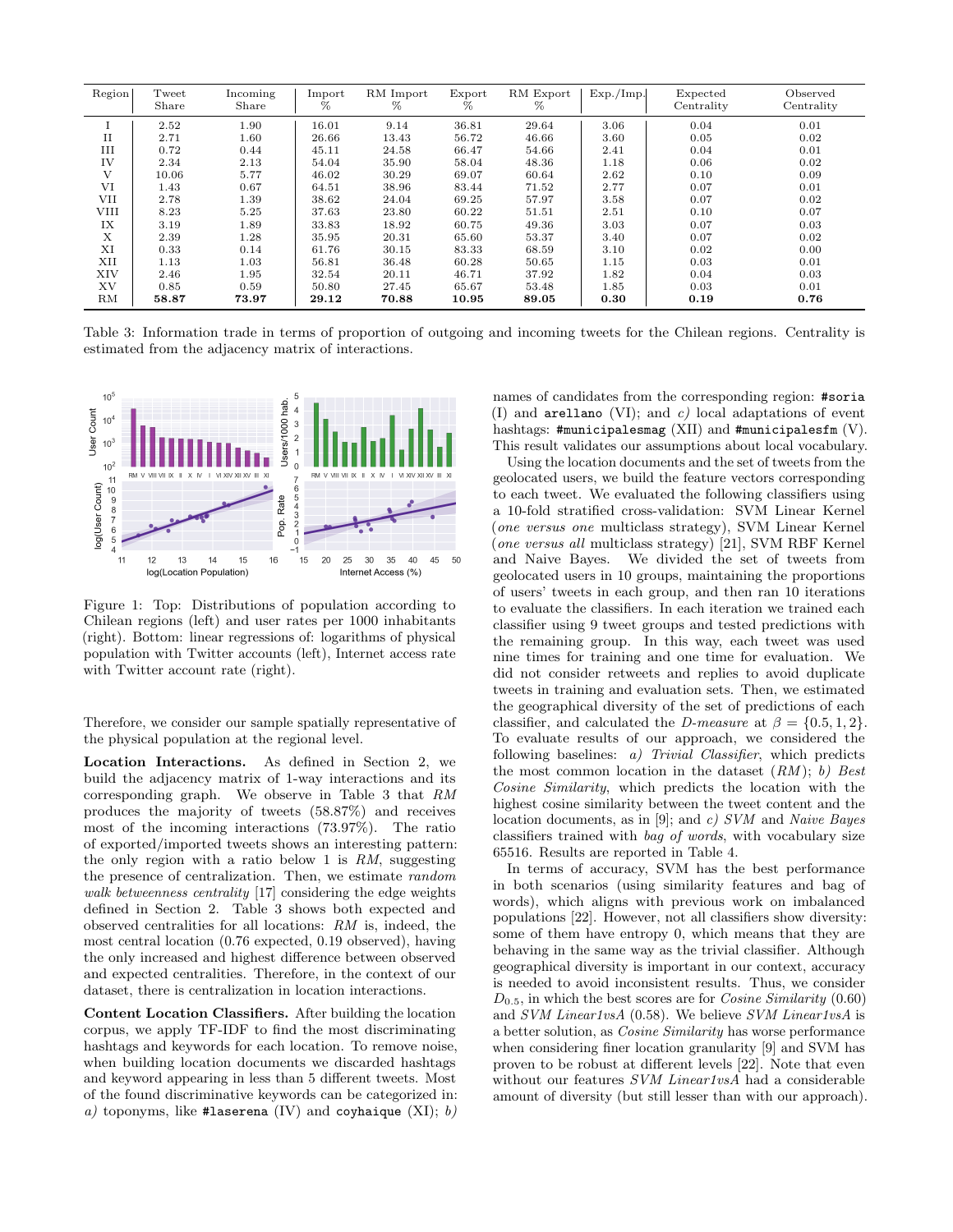| Approach          | Acc. | Geo. Div. | $D_1$ | $D_{0.5}$ | $D_2$                    |
|-------------------|------|-----------|-------|-----------|--------------------------|
| SVM Linear1vs1    | 0.68 | 0.34      | 0.45  | 0.56      | 0.38                     |
| <b>SVM RBF</b>    | 0.68 | 0.34      | 0.45  | 0.56      | 0.38                     |
| SVM Linear1vsA    | 0.68 | 0.38      | 0.49  | 0.58      | 0.41                     |
| Naive Bayes       | 0.58 | 0.00      |       |           |                          |
| Cosine Similarity | 0.62 | 0.54      | 0.58  | 0.60      | 0.56                     |
| W-SVM Linear1vs1  | 0.58 | 0.00      |       |           |                          |
| W-SVM RBF         | 0.58 | 0.00      |       |           |                          |
| W-SVM Linear1vsA  | 0.68 | 0.27      | 0.39  | 0.52      | 0.31                     |
| W-Naive Bayes     | 0.58 | 0.00      |       |           | $\overline{\phantom{a}}$ |
| Trivial           | 0.58 | 0.00      |       |           |                          |

Table 4: Evaluation results at regional level of our classifiers using a 10-fold stratified cross validation. Classifiers prefixed with W- use normalized word counts, while other classifiers use TF-IDF weighting according to locations.



Figure 2: Tweet volume during the event (top left) and corresponding geographical diversity (bottom left). Normalized geographical diversity for timeline sizes between 5 and 100 (top right). Jaccard similarity between generated timelines using filtering and the popularity sampling for timeline sizes between 5 and 100 (bottom right).

Temporal Geographical Diversity. Figure 2 shows tweet volume (top left) and geographical diversity (bottom left) of the dataset: from morning to afternoon, activity increased steadily as the elections were being held. At night, specific events regarding unexpected results raised the level of activity above expectation. Before this peak, geographical diversity had a mean value of 0.62; after, the mean geographical diversity was 0.55, a decay explained by the unexpected defeat of several candidates in some locations, shifting the discussion in a natural way towards fewer locations.

Filtering Algorithm. Because geographically diverse content exists, we evaluate if our information filtering algorithm produces geographically diverse summary timelines. We consider the following baselines against our *Proposed* Method (PM): B1) Popularity Sampling (POP): we select the s most popular tweets in terms of retweets; B2) Diversity Filtering (DIV): an implementation of [7] considering the tweet predicted location as a geographical feature. We estimate the  $s = 100$  most popular tweets for POP, and run DIV and PM a hundred times (POP runs only once because the outcome is always the same for the same input). At every timeline size  $i \in [5, 100]$  we estimate: 1) the geographical diversity of POP, DIV and PM; 2) the Jaccard similarity between DIV and POP, and between PM and POP (defined as  $J(A, B) = \frac{|A \cup B|}{|A \cap B|}$ . Our algorithm consistently shows greater geographical diversity than POP and DIV (Figure 2 top right), indicating that our sidelining step produces the needed effect of geodiversification. The lack of geographical diversity in POP could be a consequence of centralization, as even on the imbalanced population distribution at least 41.13% of the tweet share is generated outside of RM (see Table 3). In terms of the similarity with POP, our method is much more similar than DIV (Figure 2 bottom right). Because we modified the baseline algorithm from [7] to start with one the most popular tweets instead of a random selection, the initial similarity is the same as in our method. However, as the timeline size increases, the similarity to POP tends to become 0, whereas our method maintains a similarity between 0.09 and 0.12 (Figure 2 bottom right). Hence, our method has a stronger representation of user interests than DIV.

## 4. DISCUSSION

System biases affecting how people behave should be considered in system design. In this line, we explored how systematic biases from the physical world are reflected on microblogging platforms. In the case of Chile, we confirmed that centralization happens in Twitter when the population from the physical world is centralized (Table 3).

Then, we proposed text features for geolocation and found that similarity features help classification in biased scenarios (see Table 4). In this aspect, when using SVM the one vs all approach [21] is better than one vs one, as it has greater diversity with our features and it does not become overfitted when using the bag of words approach. In terms of scalability, similarity features are orders of magnitude smaller than the vocabulary size in the bag of words approaches. Moreover, a classifier trained over similarities should tolerate new vocabulary without needing re-training, as it is built over how similar a given text is to the location documents instead of word distributions.

Finally, to balance event-summary timelines from a geographical perspective we defined an information filtering algorithm based on previous work. In an off-line evaluation, our algorithm outperformed the baselines in terms of geographical diversity while still maintaining desirable properties such as information diversity and representation of user interests.

Limitations. Critics might rightly say that other approaches could have led to better precision and higher recall than our ad-hoc gazetteer. We analyzed the representativity of the sample of geolocated users and found that it was spatially representative of the population. The focus of our work is not o identify the exact user geolocation, but to use the latter to promote diverse timelines. Our approach is thus sufficient for this work.

Future Work. It remains to be seen if centralization is stronger at other geographical levels, as well as the behavior of the similarity features when classifying tweets. Because our results need to be explained from user perspectives in qualitative terms, a long-term longitudinal study is needed to evaluate the real effect of incorporating these results (e.g. promoting geographical diversity) into microblogging platforms and their user interfaces.

Acknowledgments. We thank Bárbara Poblete for many fruitful discussions about this work. This work was partially funded by Grant TIN2012-38741 (Understanding Social Media: An Integrated Data Mining Approach) of the Ministry of Economy and Competitiveness of Spain.